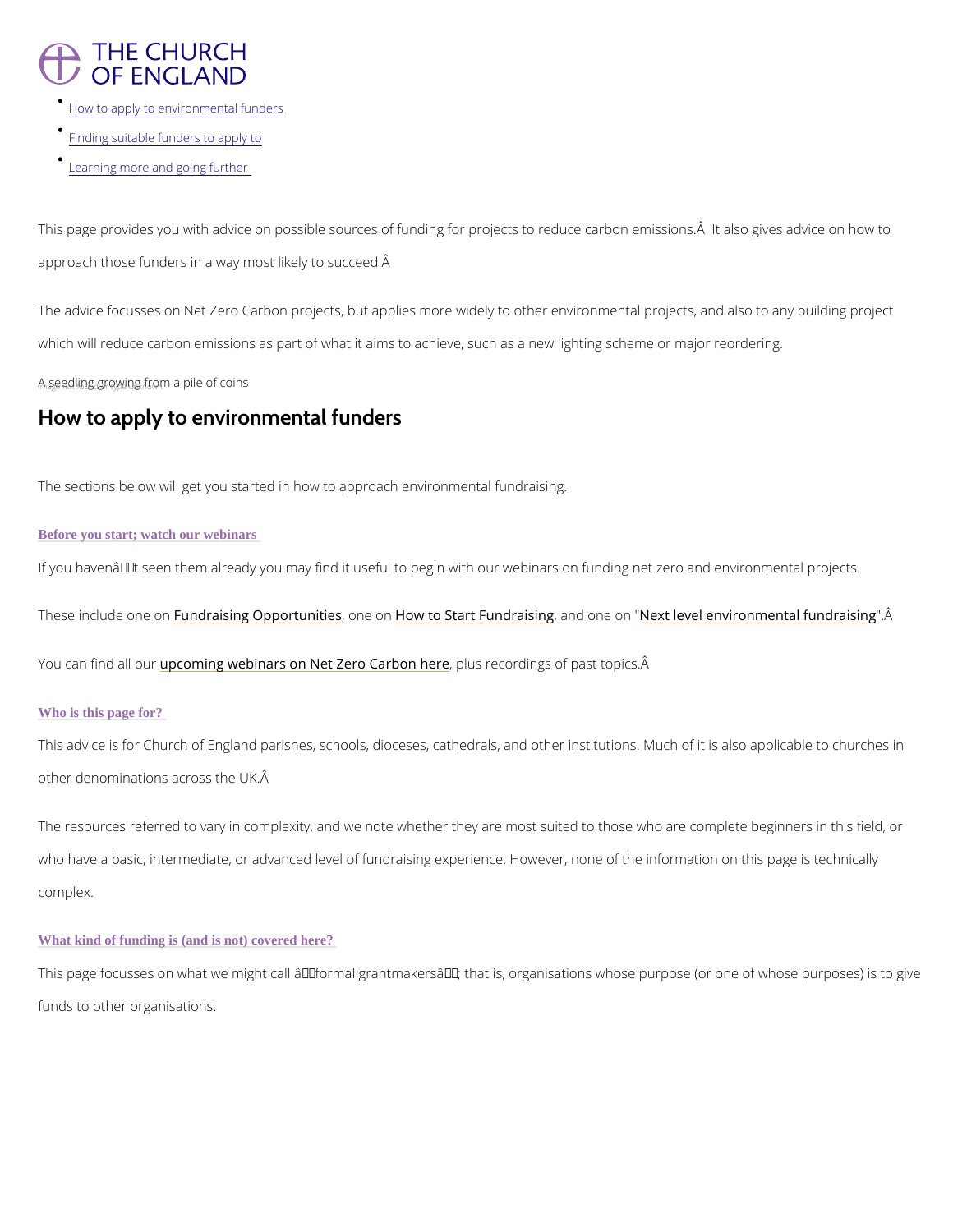The advice here covers making applications to funders whose aims explicitly further the caus religious activity, but who will support churches because of their wider community or heritag

This resourcmet choevser  $\hat{a} \in \tilde{a}$  internal fundraising $\hat{a} \in \tilde{a}$  (funding from regular church/school giving, parish/school community, sales of assets etc.).

Th[e Building A Generou](https://www.churchofengland.org/resources/building-generous-church)s e Chiurr to fthe Church of England website has lots of information about and the Church of England website has lots of information about  $\overline{a}$ generosity within your church. Â

Resources you should refer to on these areas include:

Most dioceses now have a giving advisor. These are a brilliant source of advice and msdupt per [contact details of your diocesan g](https://www.churchofengland.org/resources/building-generous-church/about-national-giving-team/diocesan-giving-advisors)iving advisor here

The K Church Fundraising Haatthobuogon k now 12 years old this remains the definitive guide to the opportunities.

[Parish Res](https://www.parishresources.org.uk/capital-campaign-workshop-resources-2017/)obasean excellent and detailed guide to running a capital campaign, including lo

Th $\bigoplus$  rossing the Threshoplrob viodod kit aluable additional material on fundraising.  $\tilde{A}$ 

There can be a perception, particularly amongst smaller and more local funders, that the C churches, are wealthy.

## Is fundraising going to be difficult?

It would be a mistake to think that fundraising is easy.

There are always going to be more organisations that want charitable grants than there is mo

Additional factors that can make fundraising more difficult include:

Some funders exclude churches and/or exclude schools.

The Covid-19 pandemic has created lots of very immediate and pressing needs making it ha

projects. Projects to reduce carbon emissions are, of course, some of the most long-term b

Where church buildings are not used throughout the week, the actual amount of carbon save

your project may not look compelling compared to other similar projects.

Do not despair!

Â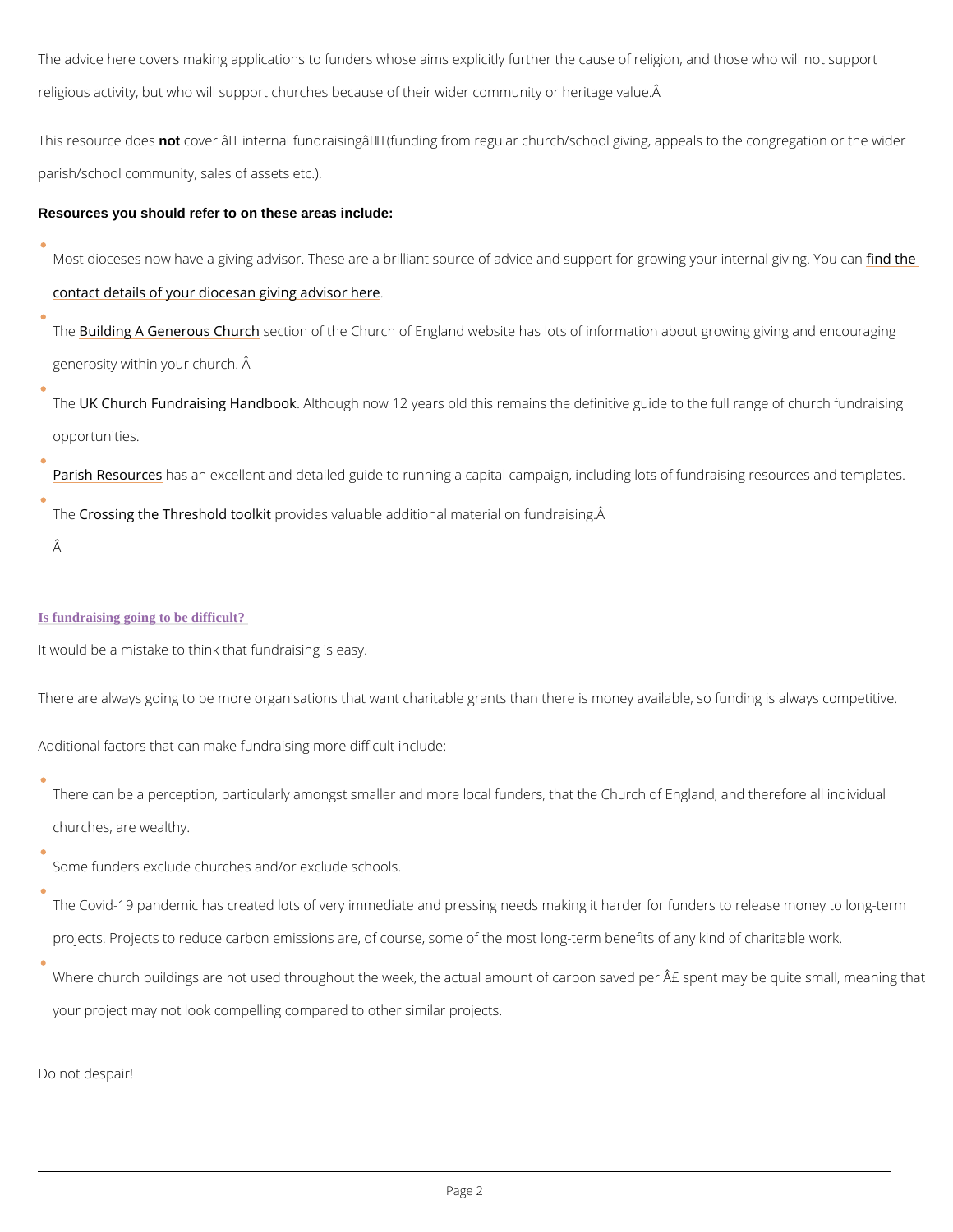Although fundraising can be difficult, it is not impossible, and good projects, with a clear vist and, vitally, that are actively supported by the church congregation or school community, wil

#### What are the steps I need to take when fundraising?

There are lots of excellent guides to the steps you need to take to fundraise for your project

 $^1$  Identify what the project is and find outreita lithy esproject your church and community needs. Many projec adequately consulted their communities and lots of funders (e.g. the National Lottery funds strong evidence that the project meets community needs .

 $2 \cdot W$  o r k bout much your project is going to cost and what the benefits are .

- $3$  Get all the necessary permissions (planning, faculty, upgrade to electricity supply etc.) before you sta  $4$  Develop a persuasive case for support (the reasons people should give to this project).
- $5\cdot$ Using your case foanises as pompunch rats you can towards the project internally (at least 50% is a good rule of thum  $6$  Research possible external funders for your project.

 $^7$  Make applications to those funders following their guidelines . Generic applications are not likely to be success

 $^8$  Promptly acknowledge receipt of any funds of pledges and make sure you follow any conditions attached

A good summary of these steps is:

 $^{9}$  Once your project is completeprovide aw repormt a sokedd partmakers explaining how the funds were used have achieved.

Resources Pfaonsh Resound Cerso ssing the Threshold elots of help with items 1-4.

The rest of this page helps with the environmental fundraising elements of items 5-8. Â

#### How do I apply?

Applying for funding is quite like applying for a job. Funders almost always have more applic

those applicants who clearly meet their requirements and who can show they will achieve what

This means there are two essential rules to follow when applying for funding from grantmake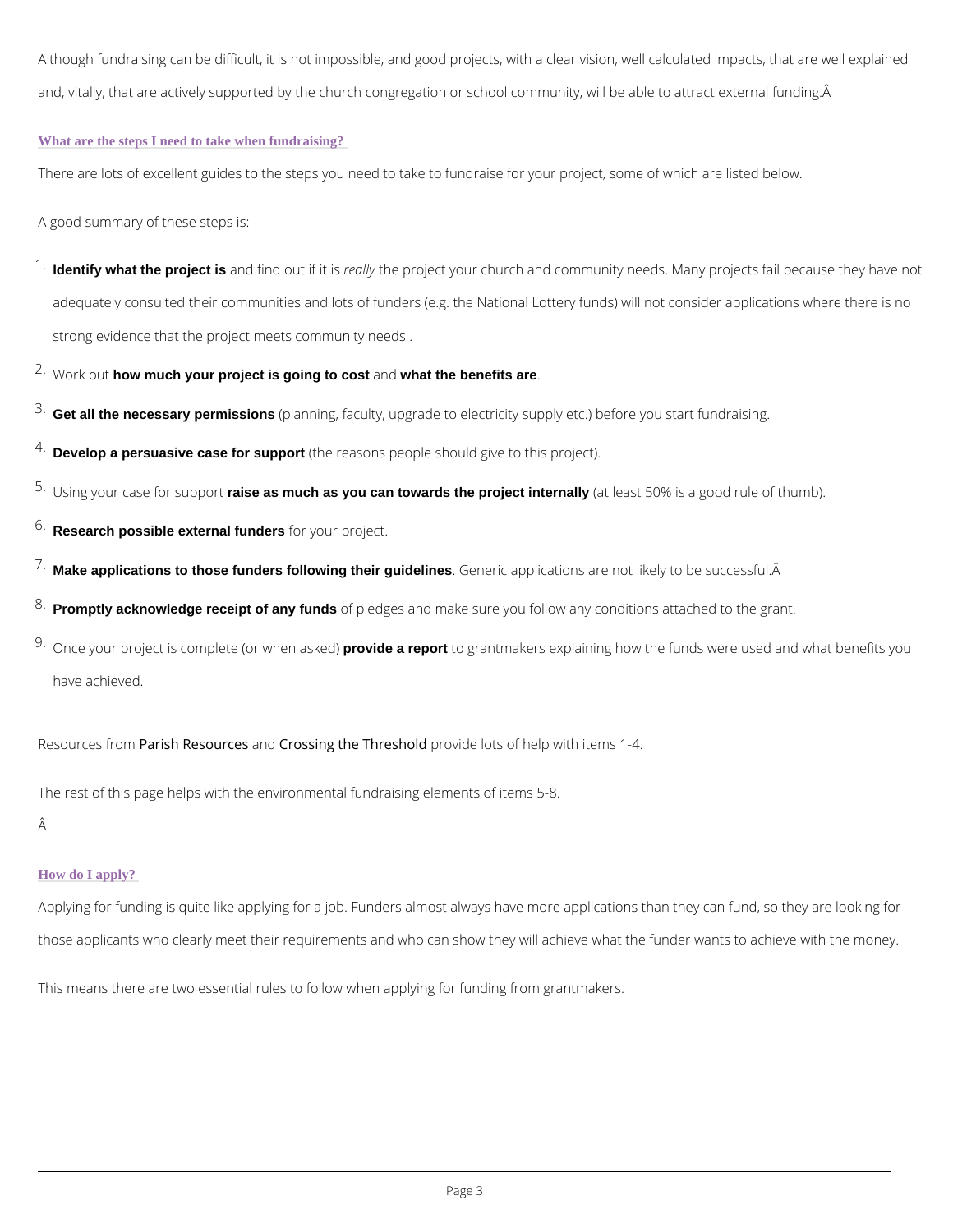#### 1. The first rule is to do what they ask

Make sure you read all their requirements carefully (they are usually clearly stated on the application form or web sitely stated on the application form or web sitely stated on the application or web sitely them. The mode scrupulously.

A very large percentage of applications are rejected simply because applicants have not follo include

making a grant application before getting planning permission,

not sending documents they ask for (and also sending documents they asked you not to sen

If you are in doubt most funders, particularly larger ones, will publish a contact telephone n than to guess and get it wrong.

sending a generic letter when they have an application form,

sending applications after the deadline, and

not answering the questions they ask.

### 2. The second rule is to think about who the funder is and what they want to fund.

Applications whose request does not obviously match the funder $\hat{a} \in \text{TM}$ s priorities will also get

For example, pew heaters might significantly reduce your carbon footprint and improve the comport of  $\sim$ that will not persuade a grant-maker focussed on children and young people to give you any

Most churches benefit a wide range of different people (their core congregation, local children,  $\alpha$ use the building for musical or other events etc.). Make sure your application form or letter area of interest of the funder (e.g., preserving the heritage of your building, enabling it to b

Donâ $\epsilon$ <sup>TM</sup> t overstate your work with a particular group just to get funding, but do think about t of people.

#### What will funders ask?

Every grant maker is different but many of the questions you are likely to get asked will be v

Below are some of the most common questions, with some tips on how you might formulate a

(remembering the golden rule to do what they ask: make sure that if they give word limits or

you follow it!).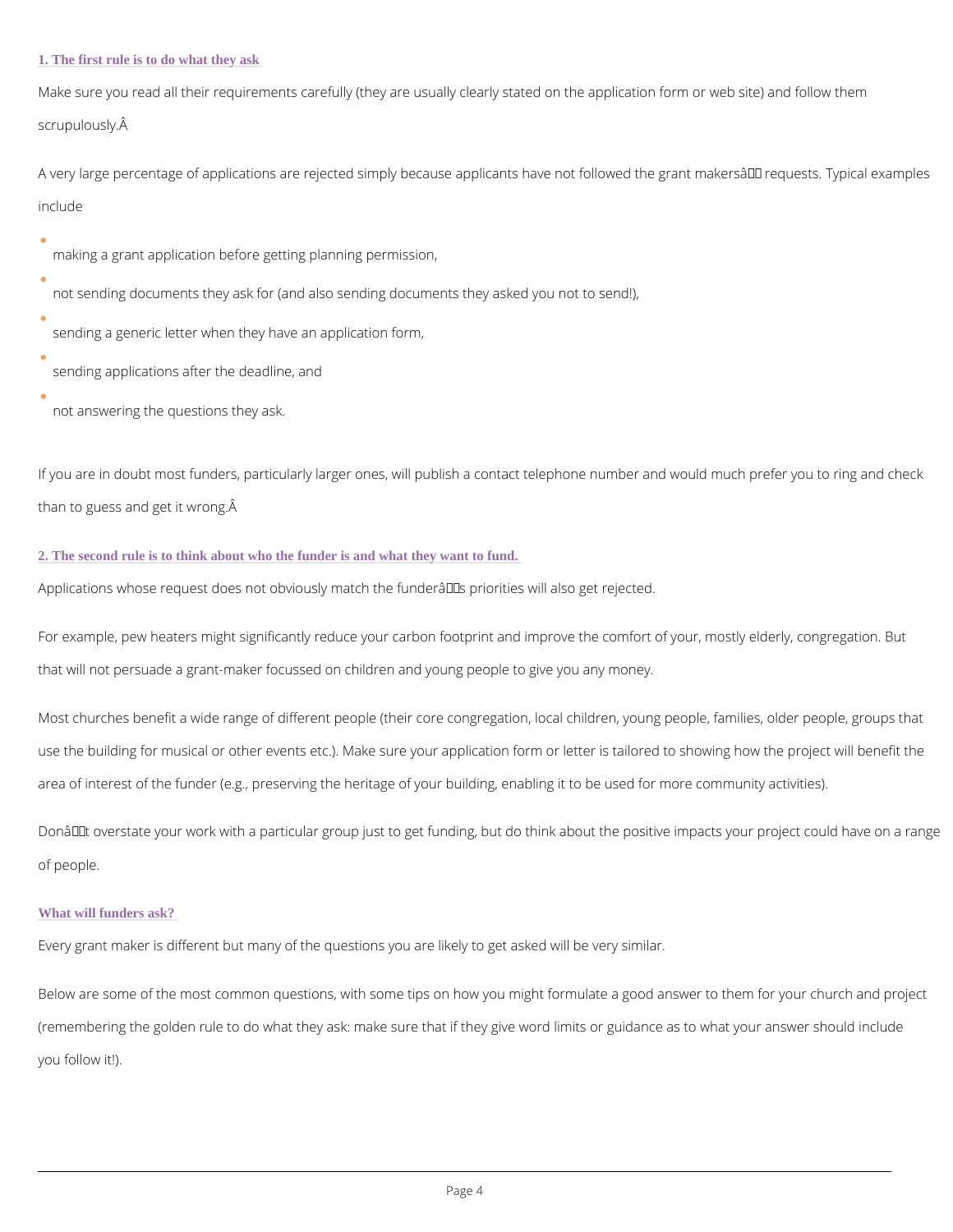#### Tell us about your organisation.

Grant makers will want to know whether your organisation is new or long established, what k activities you do, recent successes or challenges, annual income and expenditure, legal form number and skills of your trustees/PCC (or trustees) and so on.

#### Tell us about the need for your project.

Grant makers wanwhy oy boow e doing this project. What is the problem that you are solving?

In general, just reducing CO2 emissions is not a sufficient reason for a project (though it ma

Also think about other things which may be relevant to mention:

an existing heating system needing replacing anyway,

increased use of the building making a new system a good investment,

a lack of other warm and well looked-after community facilities in your area, or

the need for changes to preserve a heritage or listed building

Again remember: who is this funder and what do they want to fund?

#### Tell us about your project.

This is your best chance to shine! Describe how the project you are applying for funding for

Grant makers are looking for realistic solutions, so make sure you describe the project in a not in your church, and does not know anything about the project, to read it and make sure y

Grantmakers are people too, so showing them how passionate you are about this project as a

Itâ $\epsilon$ <sup>TM</sup>s also important to make sure that your accounts are subject to the appropriate level o certain funders will want to see independently examined accounts.

#### Explain your finances.

Grant makers want to know that the organisations they are giving to are sustainable and well

So, if your accounts show consistently more expenditure than income you will need to explain

so you can keep going in the long term.

Equally, if your accounts show you have lots of money to fund this project yourself, you will

money for in a compelling way.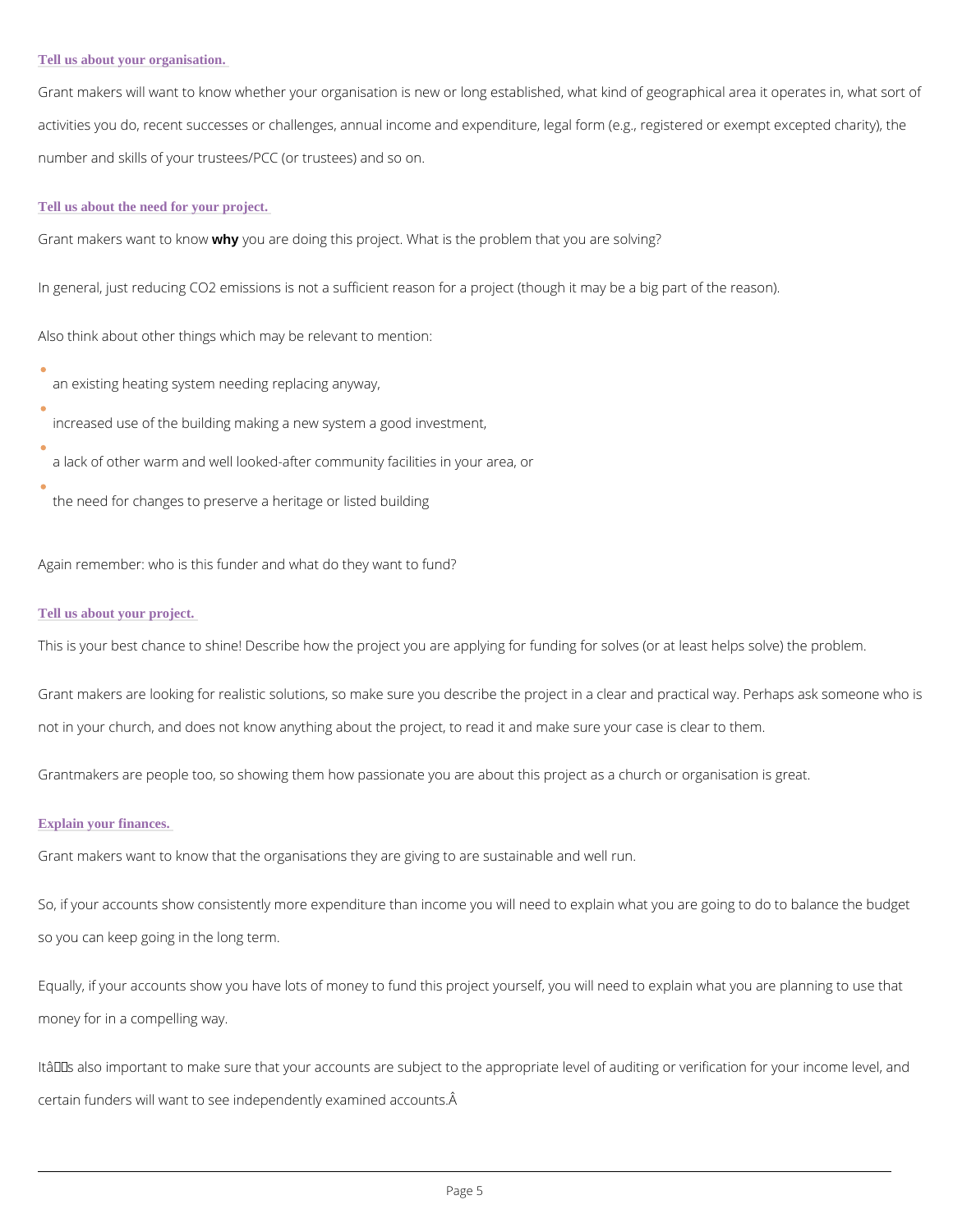You should have the most detailed budget for your project you can manage ready for the fund

For any sort of building or construction works make sure you include a contingency (usually

Describe the Impact of the project.

Questions about impact are phrased in lots of different ways.

Funders might:

ask about the difference your project will make,

want to see Key Performance Indicators, or

ask how the project specifically delivers things they are interested in.

Ideally you should have a mixture of:

 $\hat{\mathbf{a}} \in \tilde{\mathbb{C}}$ hard $\hat{\mathbf{a}} \in \mathbb{M}$  indicators that are easily expressed in numbers (such as  $\hat{\mathbf{a}} \in \mathbf{\hat{c}}$ this project will  $\hat{a} \in \tilde{a}$  indicators that are more about the holistic impact ( $\hat{a} \in \tilde{c}$  athe project will improve events and meetings to take place each week (150 a year) in the building  $\hat{a} \in \bullet$ ).

Funders with lots of experience of environmental projects, or specific environmental program the environmental claims of the project. Most funders will not, but details of the environment application as part of your statements about impact (see above).

#### How do I describe the Environmental Impact?

It can sometimes be challenging to estimate the environmental impact of a project.

Here are some potential sources of information that can help strengthen your funding applications:

If your project aims to cut your energy use:

Find your electricity and gas/oil bills, and add together the energy you've used throughout

you reduce this by 10% or 20%.

The Church of England 's Enerigsy a Fgoetptipt a To a bart if you have not already calculated your church's 'c footprintâ $\in$ ™. You enter your energy use from your bills, plus some other information abo current carbon footprint. Â You can then estimate the reduction in your carbon footprint if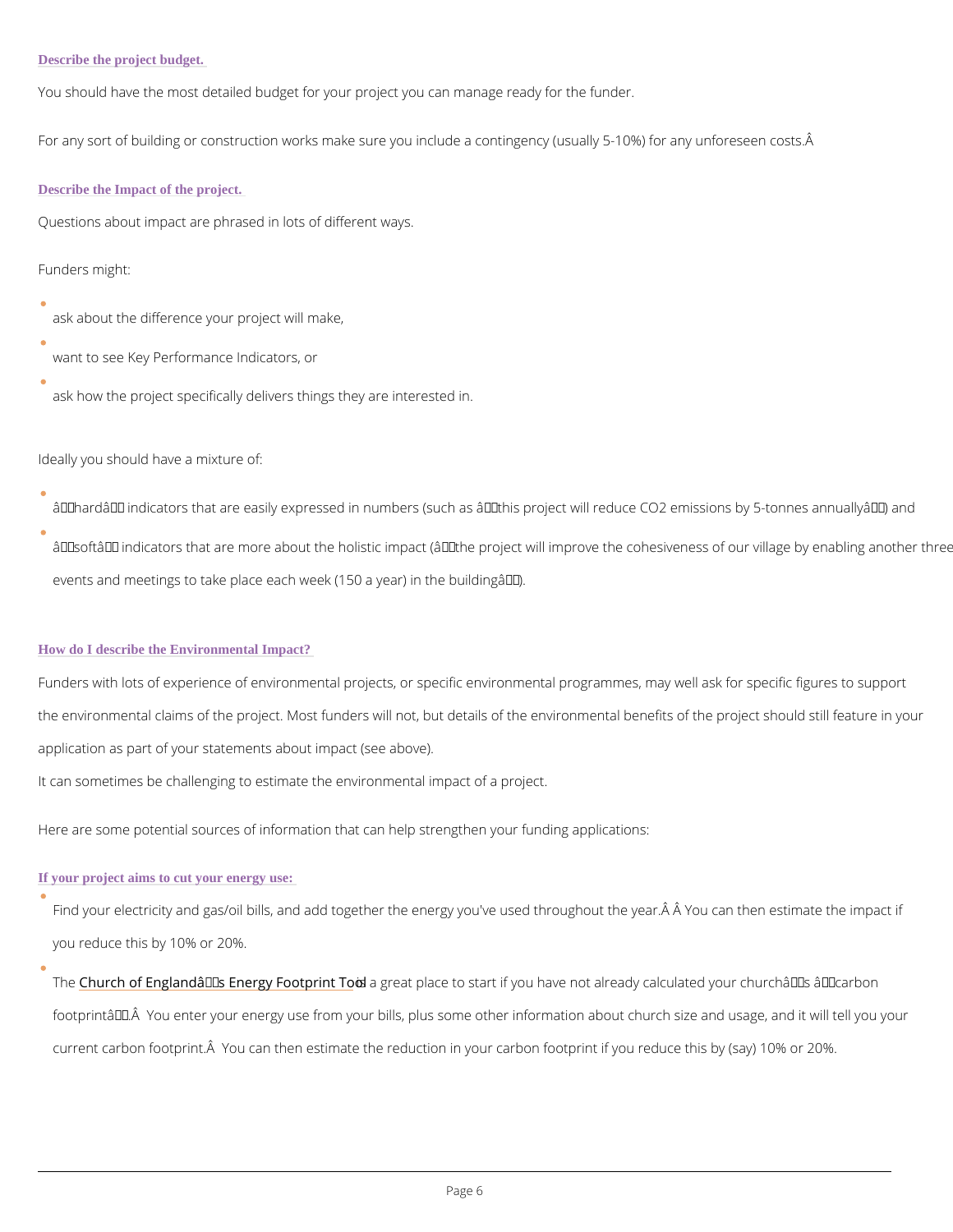Commission an energy audit for your church. This expert survey will examine your churchâ $\epsilon$ you might take to r<mark>ePonuicsehtBhusy.ing offer e</mark>n**asgoloasidme** dioceses. Å (You can hear a talk on th church energyh**eue)Ä**rs

If you are doing building works as part of your project your architect or other professionals [lifetime ca](https://www.architecture.com/knowledge-and-resources/resources-landing-page/whole-life-carbon-assessment-for-architects)rbo pact of the project, using one of a range of tools.

Even if you do not have any figures on your carbon footporungtholity licsulgautiet ethsetrariaght of minomaprad ctt cof can use the average carbon footprint for  $\bar{\mathbf{a}}$  ighue  $c\mathbf{0}$  inke heolin  $\mathbf{s}$  rigo m Footprint Report

- For example, if you are a medium sized rural church, the average<sub>2</sub> earbon emissions are c.
- Switching your lights to LED will cut the electricity used for lighting by c.80%.
- Lighting makes up about 10% of a church's total energy use per year.
- So, your lighting project will cut your carbomeby aaound 400kg CO

If your project has a very large carbon impact it can sometimes be helpful to give people an of environmental issues are not always clear whethear.isFoarbeixgamupmhob,e2;0 etopunisvaolfe nCtO to the aver of 2 UK residents.

You can find out what biodiversity is already recordCehduforh yHoeurnti**alge raRhedcaborryd loonokheeny Bulgi**the [\(National Biodiversity N](https://burialgrounds-places.nbnatlas.org/search?q=#tabs-2)etwork) Atlas .

You can then talk about what additional species the plans you have will benefit.  $\hat{A}$ 

For a measure of [biodiversity](https://www.gov.uk/guidance/biodiversity-metric-calculate-the-biodiversity-net-gain-of-a-project-or-development) gain, you should conbiolerivees is in the the Georgian meant  $\hat{B}$  of The squarded measure of biodiversity gain, you should conbiolerive simily the The Squarded measure of this is a highly r biodiversity. You will probably need to appoint a specialist consultant to undertake the mea

#### If your project is about biodiversity:

#### If your impact is about behaviour change:

If your impact is mostly, or significantly, about peopleâ $\in$   $\mathbb {M}$ s behaviour (e.g., providing bike

describe the behaviour you aim to change, and the benefits from this.

For example, the number of miles that you realistically estimate will be cycled rather than

a car  $\hat{a} \in \hat{ }$  currently 228g CO2 per mile in the UK.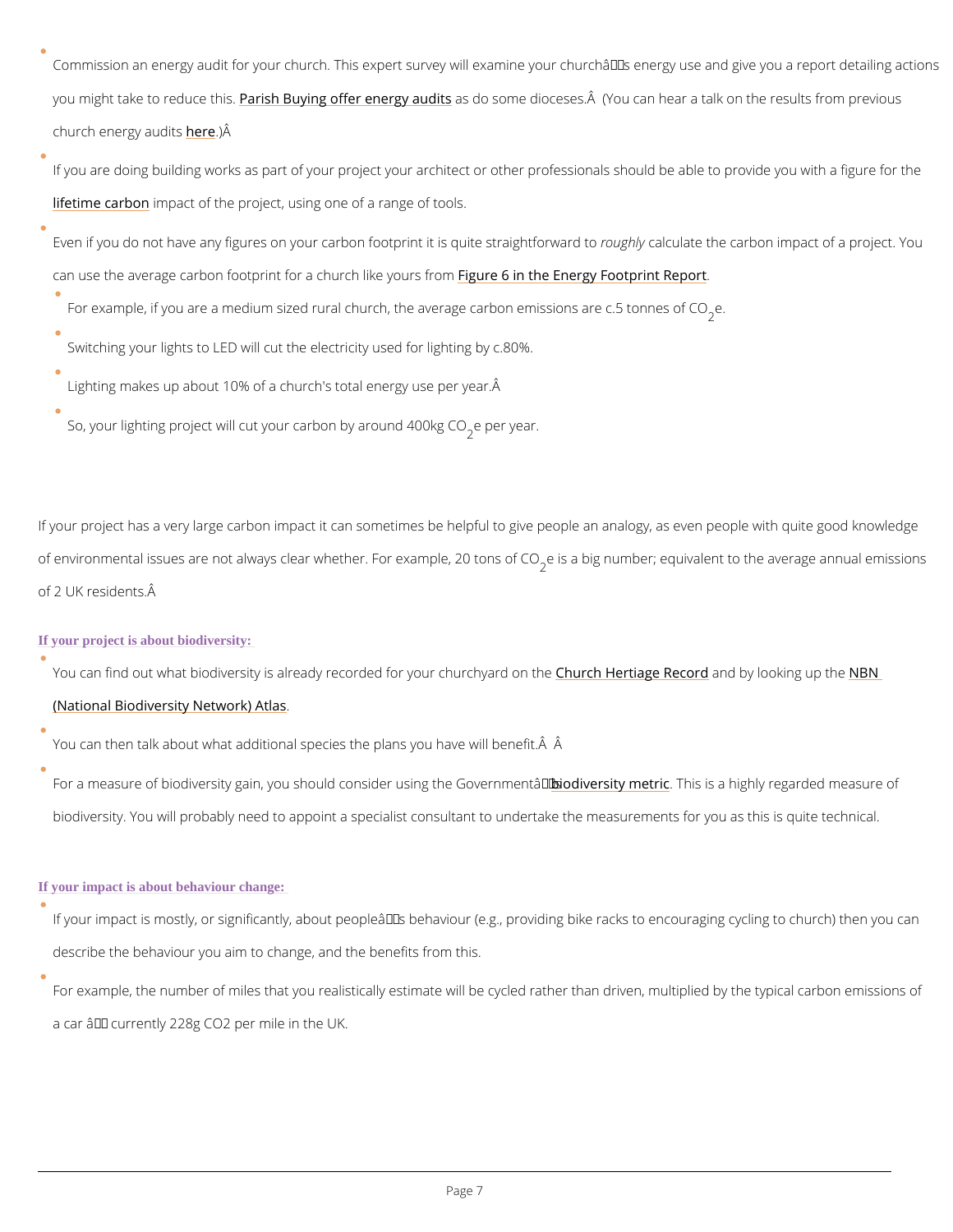Make sure, though, that you also briefly describe the larger cultural change. In this exampl presence of bike facilities in most places makes a whole village, town, or suburb more cycl how you are part of that bigger picture.

#### If you are generating electricity from solar panels:

If you are having solar panels installed make sure your installer estimates the carbon saving

You are looking for a "carbon saved" figure, measures in tonnes (or kg) of CO2e (carbon dio:

Your application needs to strike a balance. You should show that you understand climate cha England and in a global context, whilst remembering that most grantmakers who are funding of the issues involved.

How do I put my project in the context of the climate & ecological crises?

So, it would be a good idea, for example, to mention:

The arget set by the General Synod for the oCrheuarch not tEznegrica rbdy 2030.

The K Government target of net zero by 2050

If your local council has declared a climate emergendy o(km**an**ythm**e wm a<sup>p</sup>a vatengobeen on** owno uthoeayn compar

[others h](https://councilclimatescorecards.uk/)ere

Your concern as a Christian colimenant espection of or

Steps you have already taken to improve your environmentadop Enformance rae fit suom as getting

However, you will not need to explain to the funder what the climate emergency is, or why pr

#### Acknowledgement, Accounting and Reporting

Once you have made your application it may be quite some time before you hear anything. Al normally be three months before you get a response, and for smaller trusts (which may meet

longer.

It is a great moment when you get a letter or email from a grantmaker awarding you a grant!

three further steps you will need to cover: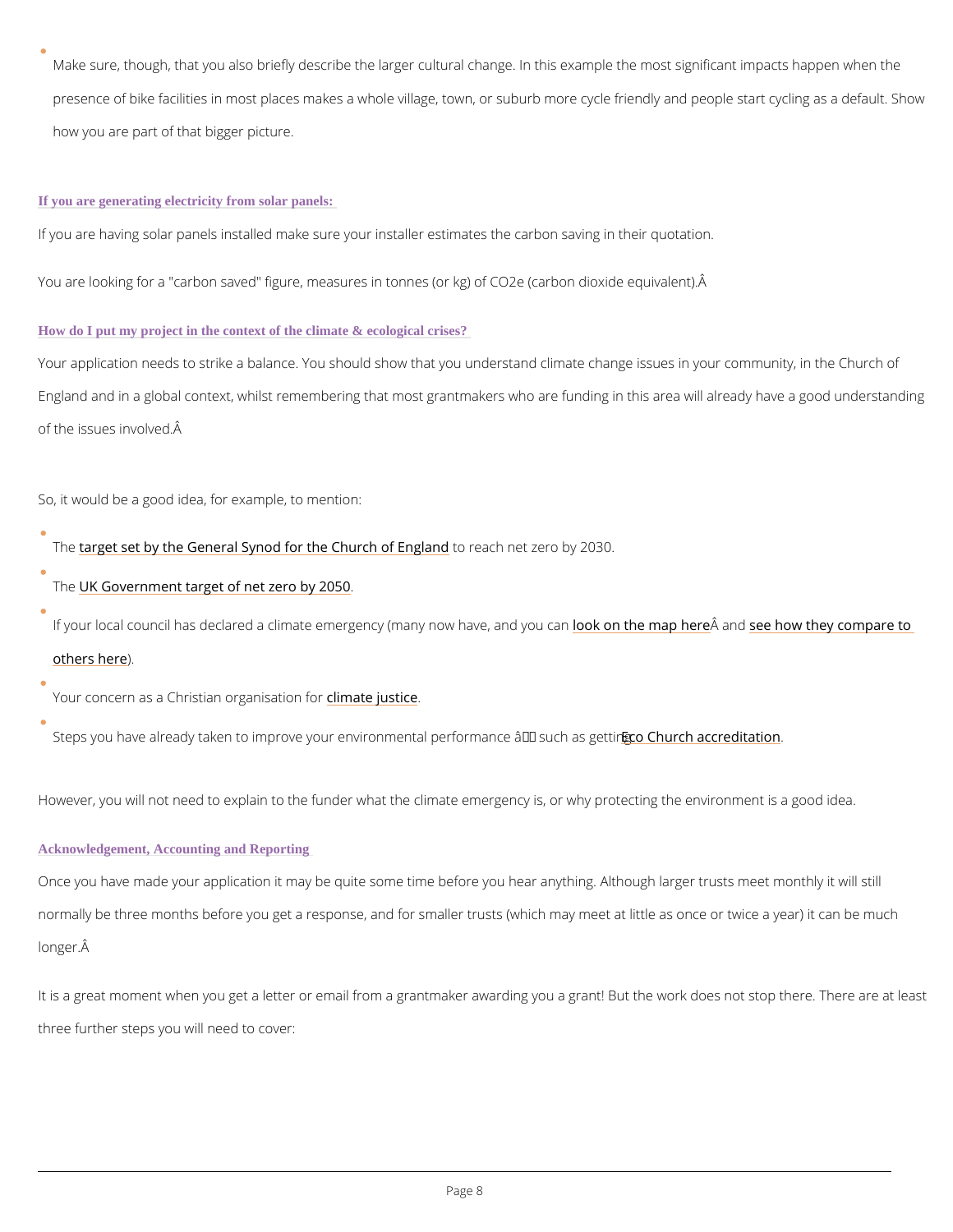- $^1$  Acknowledgement. Most grantmakers will provide some formal means of acknowledging the grant, and conditions prior to the actual release of the bank transfer or cheque. You may need to is highly recommended to write a letter back to the grantmaker in any case, thanking them are up to with the project.
- $2$  Accounting. It is usually the case that the grant is given for a specific project and you are not definitely the case if their grant offer letter says so, and can be presumed to be so if you l the grantmaker has not explicitly stated that you can spend it on general purposes). This m accounts. Most charity treasurers will be familiar with restricted funds already, but you sho happens.  $\hat{A}$
- $^3$  Reporting . Many grant makers will have a formal reporting schedule, asking you to let them kn you have achieved at the end of the project, or at specified time intervals (e.g., every six months) these. Even if they do not specify reporting requirements you will considerably enhance you them in touch with how the project is going, make sure you invite a representative of the gi project, send them some photos of the building works etc..

The following links are to lists of funders. They will provide you with most of the current fun and church-connected organisations.

If you have a very large, or very specific project in mind you might consider taking out a sub Online. You can sometimes get free access to these databases through your local library or  $\theta$ 

## Finding suitable funders to apply to

The sections below will help you work out who to apply to.

#### Useful grants directories

 $\bullet$ 

There are a wide range of funders of environmental projects. Â The funders, and their schem

for them to search on specific criteria for you.

[Parish Res](https://www.parishresources.org.uk/wp-content/uploads/Charitable-Grants-for-Churches-Jul-2020.pdf)obasea comprehensive booklet covering Charitable Grants for Churches nationall

One of these categories is Environmental and Sustainability projects. You can find this section within the wider grants directory

above, or go straight  $t\hat{\mathbf{A}}$   $\hat{\mathbf{A}}$ t here

[Ecclesiastical I](https://www.ecclesiastical.com/church/fundraising/funds/)nhsaus raan searchable list of funders who make grants to churches. Â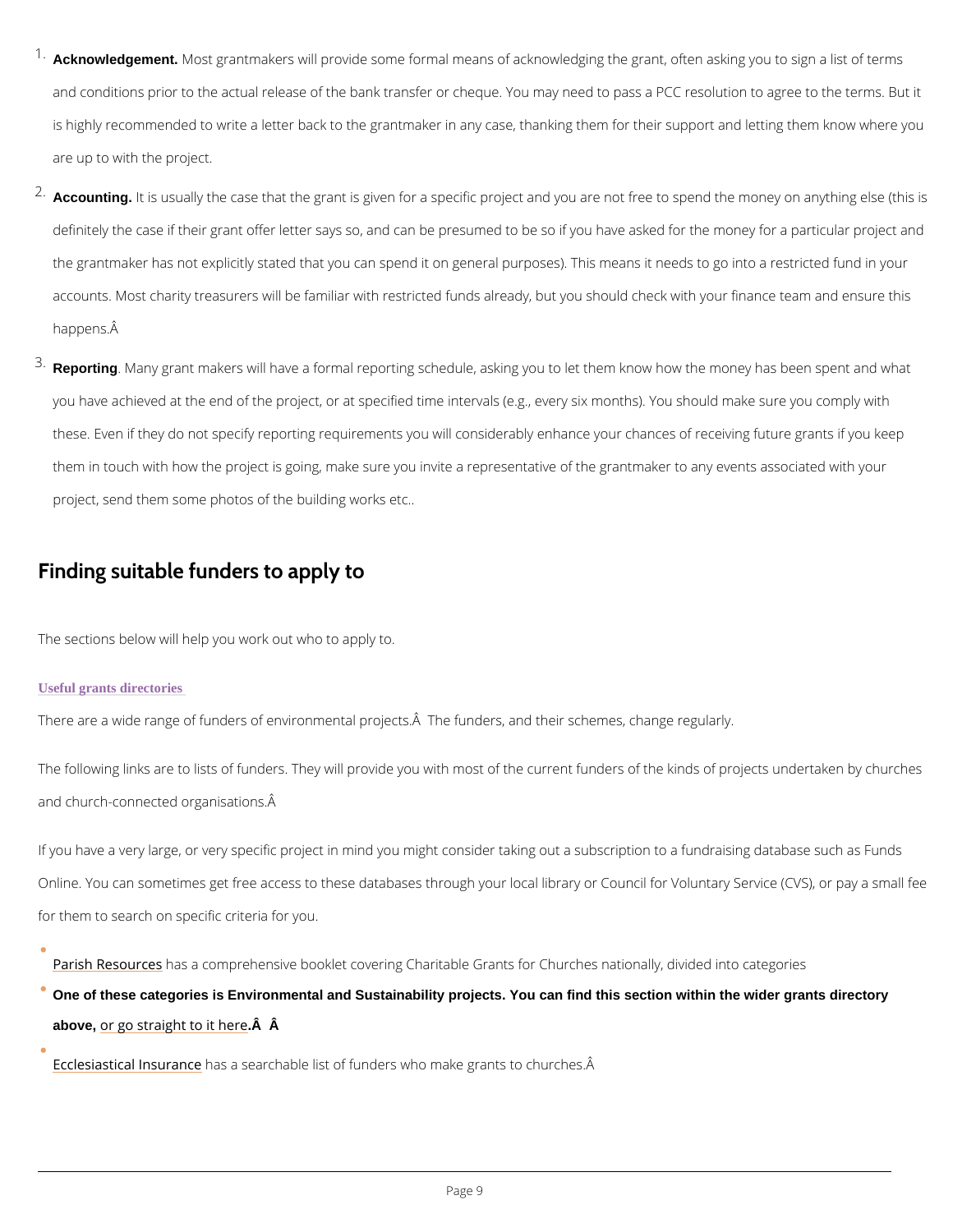[National Church](https://www.nationalchurchestrust.org/get-support/buildings-maintenance/major-grant-funders)ers Trassitst of grant funders for a range of projects (mostly to do with herita projects with carbon reduction outcomes.

Th[e Centre for Sustaina](https://www.cse.org.uk/local-energy/funding-your-project)bhes E a digly prepared to help community groups find sources of funding [Community Energy](https://communityenergyengland.org/pages/funding-opportunities-2) Easslandst of current opportunities.

We have chosen a small selection of them for the list below, to show how they vary and, part have very specific niches or requirements.

All of these funders, and others, Ecnavnirboen minoeunt daind the stainability section of the CharitTahbel efull also contains information such as deadlines, web links and contact details, to help you make

### A sample of environmental funders

There are several funders with specific interest in environmental projects (see the directorie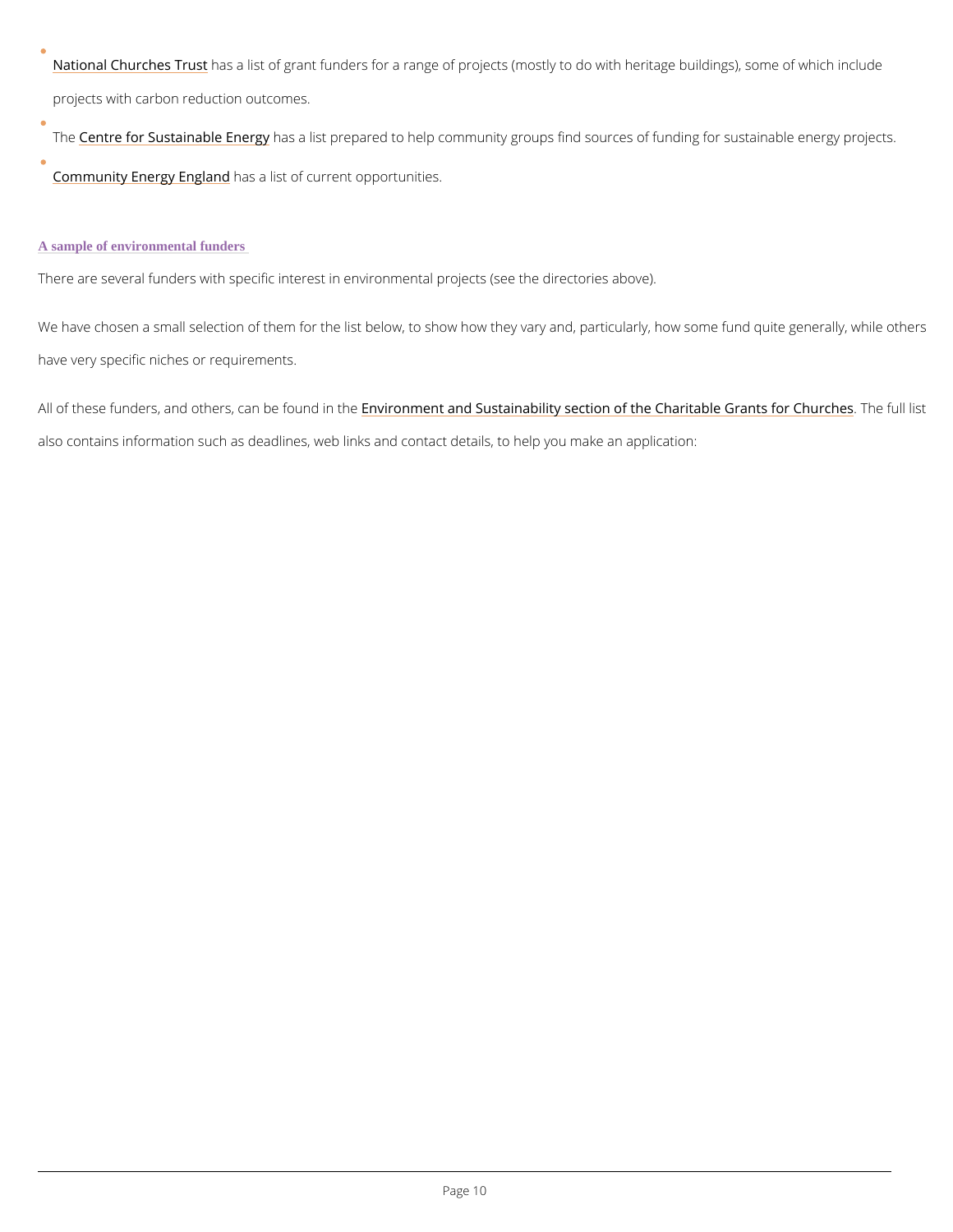| Name of<br>∥funder                          | Typical<br> Grant | What they fund                                                                                                                                                                                                                                                                                                                                                                 |  |
|---------------------------------------------|-------------------|--------------------------------------------------------------------------------------------------------------------------------------------------------------------------------------------------------------------------------------------------------------------------------------------------------------------------------------------------------------------------------|--|
| <b>MCS</b><br>Foundation                    | £10,000           | MCS Charitable Foundation is open to<br>funding a range of projects that advance<br>$ $ their mission to accelerate the adoption of<br>renewable energy and low carbon<br>technologies.                                                                                                                                                                                        |  |
| Biffa Awards:<br>Rebuilding<br>Biodiversity | £50,000Â          | This is a specific strand of funding within<br>the larger BIFFA trust. Grants fund works<br>that improve biodiversity including habitat<br> improvement, tree surgery, scrub removal,<br>and buying plants and trees.                                                                                                                                                          |  |
| Chapman<br>Charitable<br>Trust              | £2,000            | The trust funds charities which conserve<br>the natural environment and promote the<br>sustainable use of resources. They are<br>interested in addressing the causes of the<br>problems so would, for example, be much<br>more likely to fund a project that led to<br>changed behaviours reducing energy<br>consumption than one mitigating the<br>effects of climate change. |  |
| <b>Ernest Cook</b><br>Trust                 | £5,000            | The trust focuses on environmental<br>education and $\hat{A}$ outdoor learning and is<br>interested in educational projects looking at<br>issues such as connecting with nature,<br>climate change, and pollution, across all age<br>groups.                                                                                                                                   |  |
| The<br>Morrisons<br>Foundation              | £25,000           | Funding for community-led, local<br>partnerships that will drive change within<br>and beyond their community, to reduce<br>their carbon footprint sustainably and<br>increase participation in community-led<br>climate action.                                                                                                                                                |  |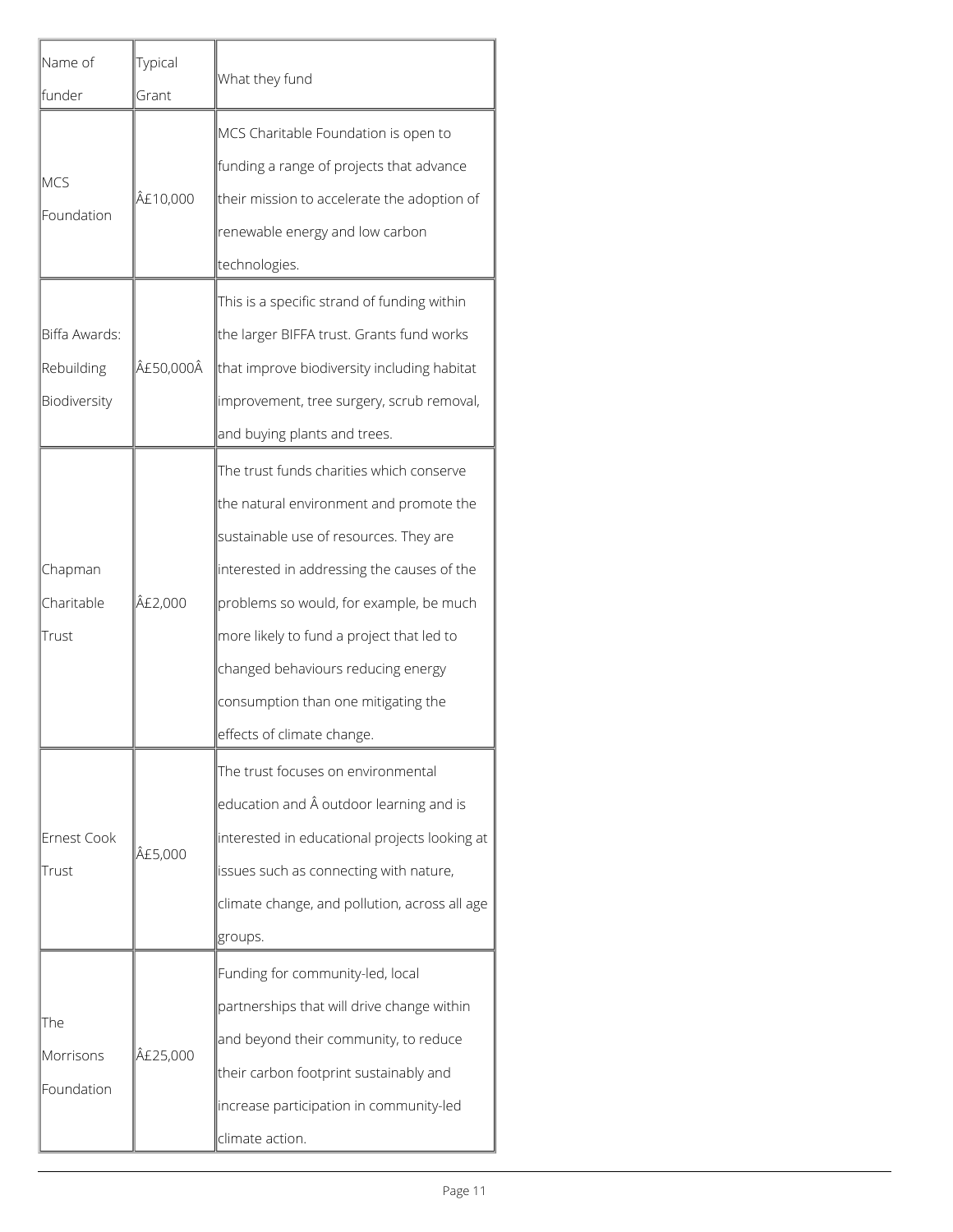ÂÂ Â Â Â Â ÂÂ Â Â Â ÂÂ Â Â Â Â ÂÂÂÂÂÂÂ ÂÂ ÂÂ Â Â Â

### A sample of church funders

The UK has significant grantmaking trusts that give money to churches for community, herita

Some of these funders are very likely to be interested in your environmental project, particu as preserving a heritage building, creating a financially sustainable future for your church, d

The sample below takes some of the best-known funders of churches and shows how your env

All of these funders, and others, can be faund bilne the reants of corrow the four charge is also fuller informa deadlines, web links and contact details), to help you make an application: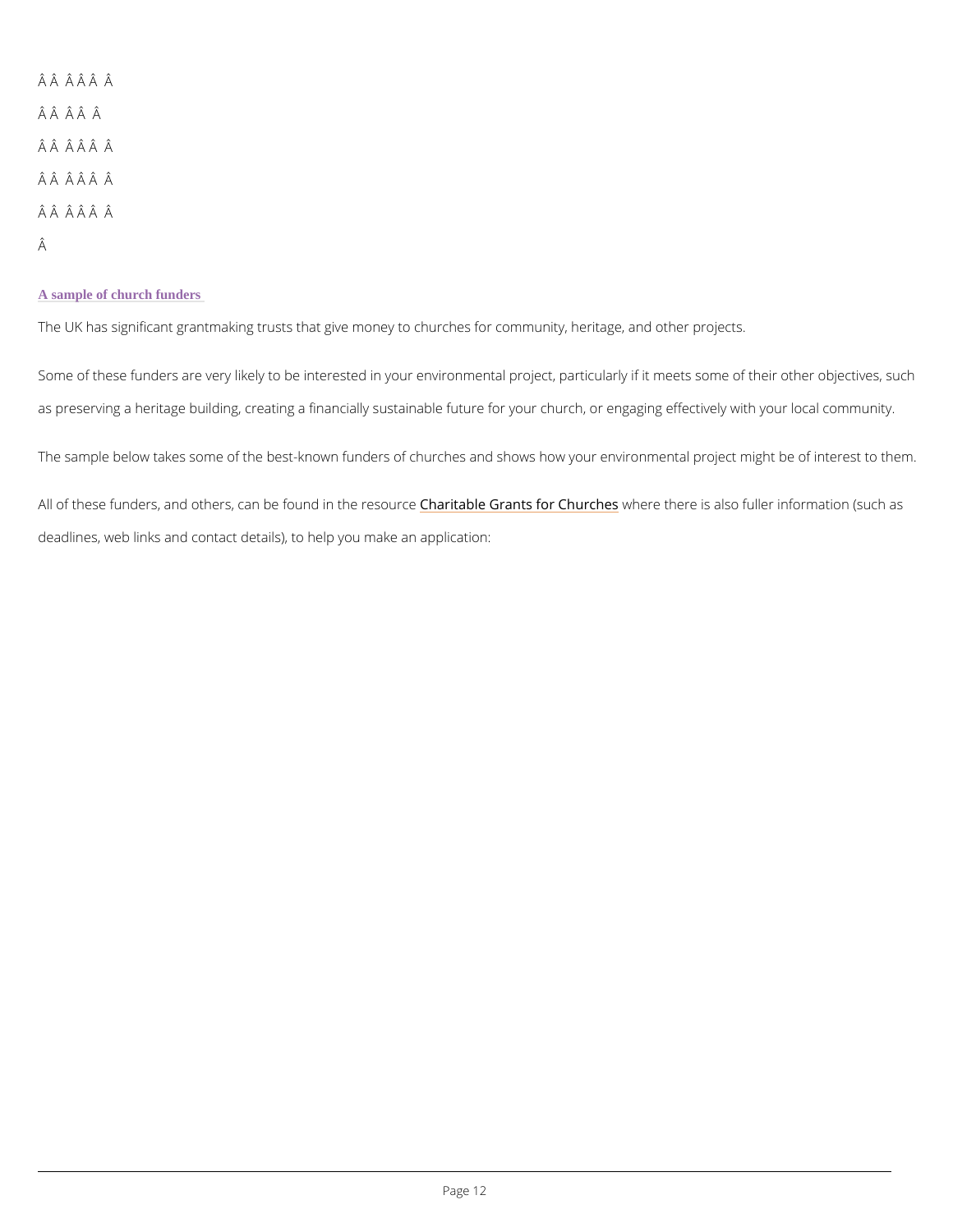| Name of<br> FunderÂÂÂ            | Typical<br>Grant Â                                                                                                                                                                                                                                                                                          | What they fund                                                                                                                                                                                                                                                                                                                                                                                                                          |  |
|----------------------------------|-------------------------------------------------------------------------------------------------------------------------------------------------------------------------------------------------------------------------------------------------------------------------------------------------------------|-----------------------------------------------------------------------------------------------------------------------------------------------------------------------------------------------------------------------------------------------------------------------------------------------------------------------------------------------------------------------------------------------------------------------------------------|--|
| Allchurches<br> TrustÂÂÂ         | Allchurches Trust funds projects that<br>demonstrate a focus on the impact on<br>people and communities and promotes the<br>Christian faith.<br>£5,000<br>Environmental projects that make your<br>church greener, help it be sustainable, and<br>engage local people are eligible for their<br>programmes. |                                                                                                                                                                                                                                                                                                                                                                                                                                         |  |
| Garfield<br>Weston<br>Foundation | £10,000                                                                                                                                                                                                                                                                                                     | One of Britainâlles largest trusts, the<br>Foundation supports many projects in<br>churches, including building works.<br>Particularly where works are already<br> necessary (e.g., replacing a heating system<br>while refurbishing a church hall) projects<br>that seek to lower carbon footprints, use<br>green materials and form partnerships with<br>local communities on environmental issues<br>would be considered for grants. |  |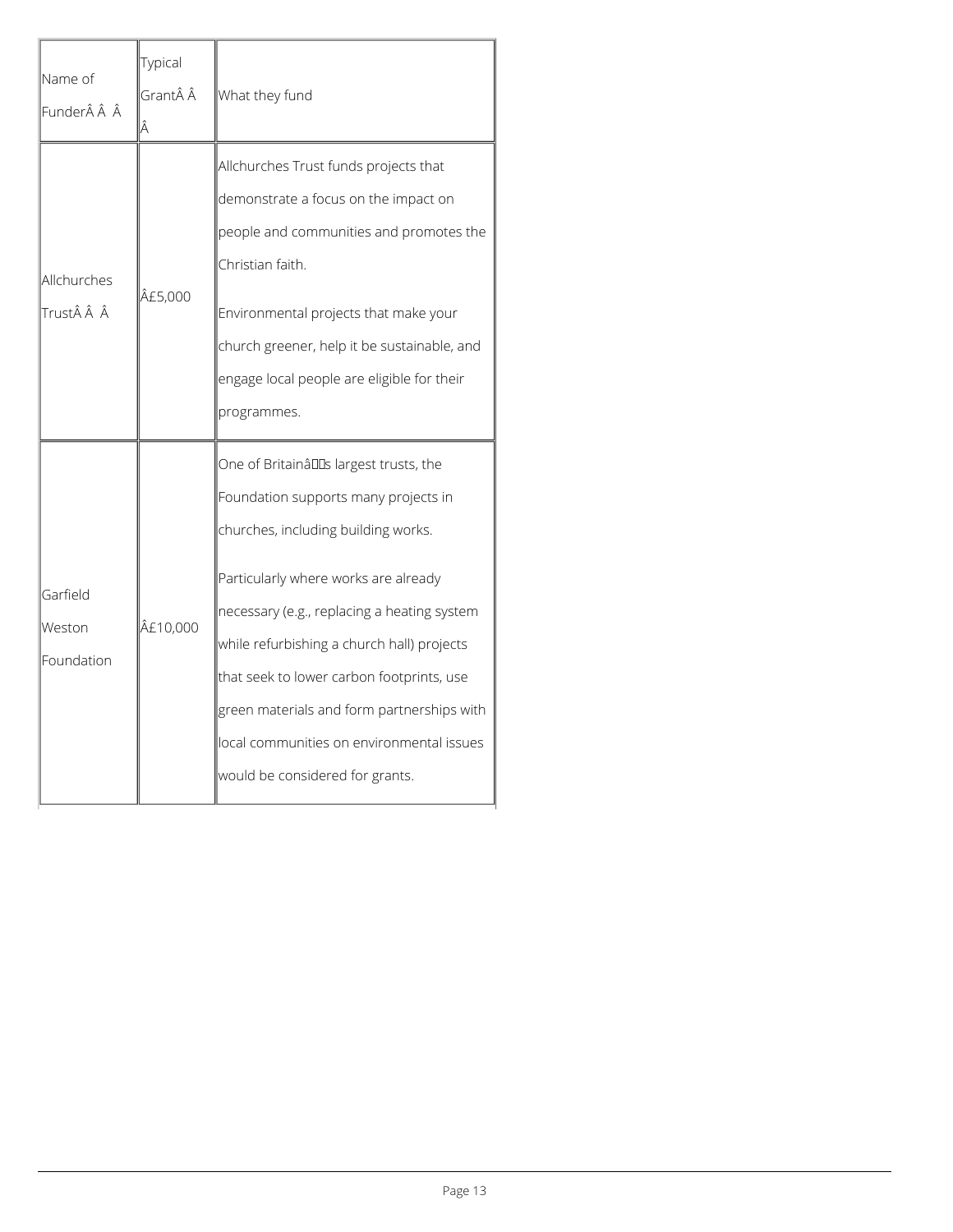| The Laing<br><b>Family Trusts</b>                                                                          | £5,000 | The Laing family trusts have a stronger<br>emphasis than most grantmakers on<br>thriving and growing churches<br>communicating the Christian message                                                                                                                                                                                                                                                                                                                                        |  |
|------------------------------------------------------------------------------------------------------------|--------|---------------------------------------------------------------------------------------------------------------------------------------------------------------------------------------------------------------------------------------------------------------------------------------------------------------------------------------------------------------------------------------------------------------------------------------------------------------------------------------------|--|
|                                                                                                            |        | effectively.<br>They often fund capital projects that help<br>churches engage better with their<br>communities (new buildings, extensions,<br>and redevelopments) and projects such as<br>this with a clear carbon reduction element<br>will be eligible for funding.                                                                                                                                                                                                                       |  |
| £3,000-<br>National<br>Churches Trust  £50,000<br>Bernard<br>Sunley<br>£10,000<br>Charitable<br>Foundation |        | The National Churches Trust works with<br>buildings over 30 years old which were built<br>as places of worship. Their grants are<br>focussed on the maintenance, repair, and<br>improvement of church buildings.<br>Most funding is for structural repairs and<br>urgent maintenance, but grants are also<br>available for, for example, creation of<br>kitchen facilities and, within such projects,<br>elements that reduce energy use or have<br>other green elements can be considered. |  |
|                                                                                                            |        | The Foundation has a very strong<br>community emphasis so only buildings with<br>a large proportion of community use (e.g.,<br>church halls which are used by many<br>different groups) are likely to be successful.<br>The trust funds building and refurbishment<br>projects, which can include energy<br>efficiency and low-carbon elements.                                                                                                                                             |  |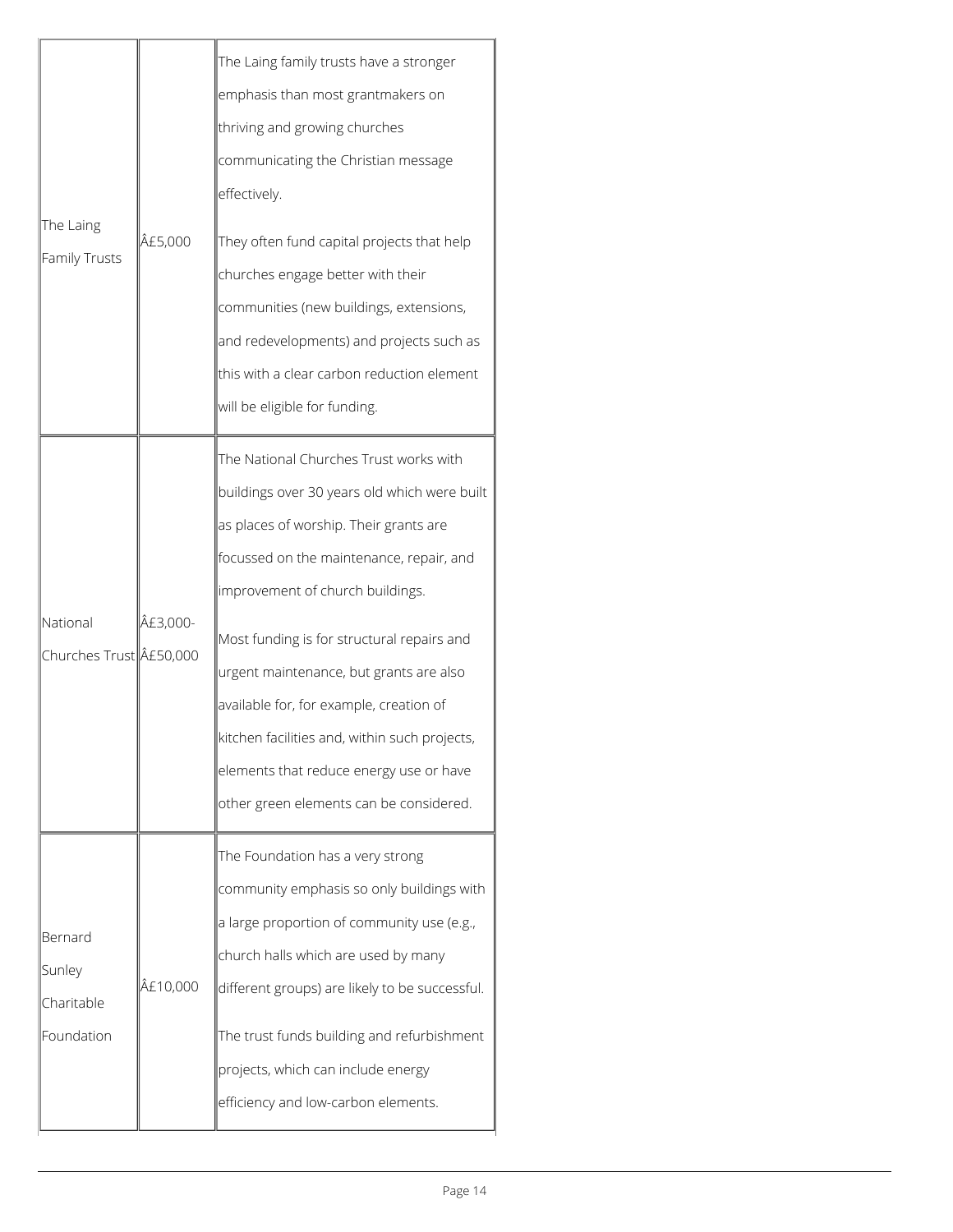|                        |      | NLHF funds heritage project∥s. Your project                             |  |
|------------------------|------|-------------------------------------------------------------------------|--|
|                        |      | will have to enhance both heritage (natural,                            |  |
|                        |      | built or cultural) and people 's access to it.                          |  |
| National               | From | $\parallel$ As part of their funding the $\parallel$ will consider      |  |
| Heritage               |      | $\hat{A}$ £1,00 $\hat{\phi}$ stppecific environmental enhancements, and |  |
| Lottery Fund<br>(NLHF) | £5m  | ∥all projects submitted to NLHF must "do                                |  |
|                        |      | their very best to help mitig  ate against and                          |  |
|                        |      | adapt to the effects of our dhanging climate                            |  |
|                        |      | and to help nature recover.a $\epsilon$ .                               |  |
|                        |      |                                                                         |  |

ÂÂ Â Â

ÂÂ ÂÂ Â Â

ÂÂ ÂÂ Â Â Â Â Â Â Â Â Â Â Â Â Â

ÂÂ Â Â Â Â

Â

We have produced a series of webinars which give further and more detailed information on f including:

## Learning more and going further

[Environmental Fundraising](https://www.youtube.com/watch?v=LlHGKp4vM8E&list=PLcc_HT5TeqjqWpAe5J1Peexc2WoV5UxL6) Opportunities

[How to Start Environmenta](https://www.youtube.com/watch?v=ZkurJk-EQfg&list=PLcc_HT5TeqjqWpAe5J1Peexc2WoV5UxL6&index=3)l Fundraising

Find upcometognars dates and videos of past recordings here

The Church of England's giving team have an excellent set of webinars about improving g

relevant to all projects re<mark>quoiui a gnf tim chint them</mark> e Am here

If you want to take your skills toDintehetoneyx to feSveetitahleChaam@hea(rDheSn@e)d Institute of Fundbanitshingun(Cl

excellent courses on writing applications.

The standard textbook to help you <u>Wisitti meg oBuettstean Flumgdraising</u> ÂApplications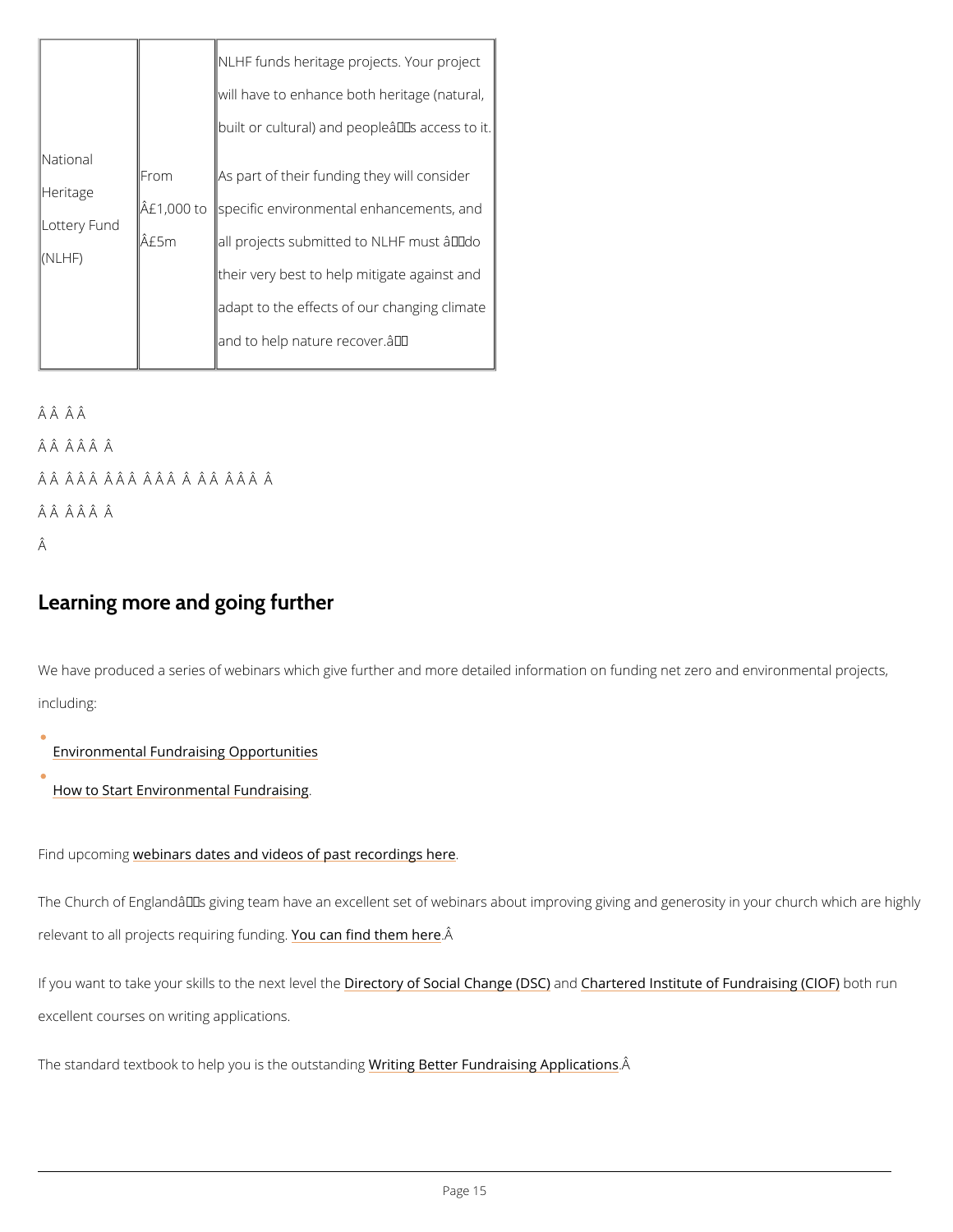Solar Panels at Brighton St George

Image not found or type unknown

Also of Interest

[Net zero carbon church](/resources/churchcare/net-zero-carbon-church)

Explore the kinds of changes that could help your church cut its carbon footprint.

[Towards "Net Zero Carbon" : Case studies](/about/environment-and-climate-change/toward-net-zero-carbon-case-studies)

Practical examples of changes churches have made, to cut their greenhouse gas emissions and move tow

[Webinars on getting to net zero carbon](/about/environment-and-climate-change/webinars-getting-net-zero-carbon)

Find details of our series of webinars on different aspects of the Church of England environment prograr

In these webinars we look at how to enable giving and grow generosity in our churches

## [The Generosity Toolkit](/resources/building-generous-church/webinars-and-training/generosity-toolkit)

The Generosity Toolkit is a resource for your PCC to meet and reflect on your shared experience of gene